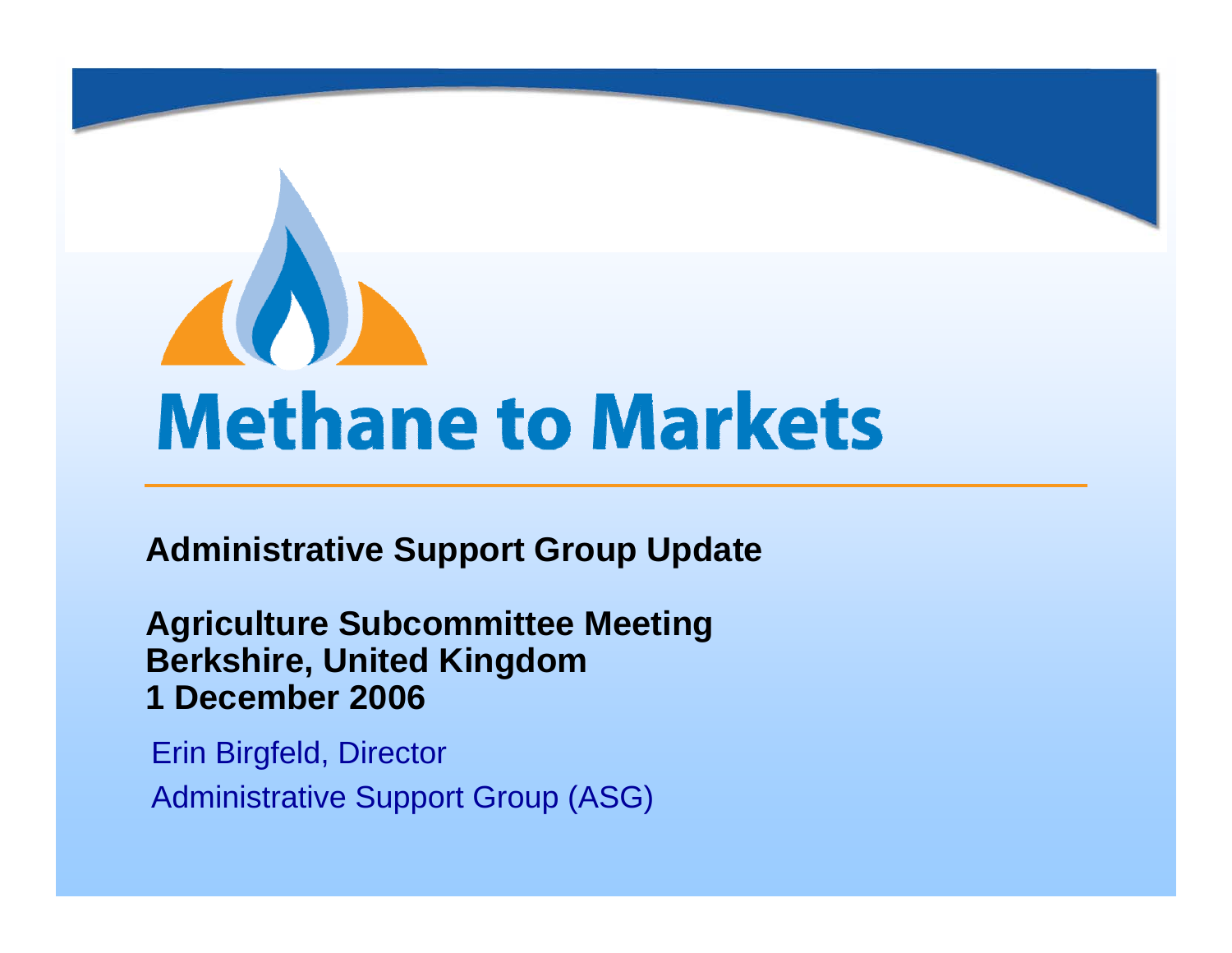### **Overview**

- e<br>S Partnership Overview and Update
- **Partnership Expo Planning and Next Steps** 
	- Skeleton Agenda
	- Role for Subcommittee
- **Project Tracking System Implementation**
- $\mathcal{L}_{\mathcal{A}}$  Steering Committee Meeting and Other upcoming M<sub>2</sub>M Events
- $\blacksquare$ Other Announcements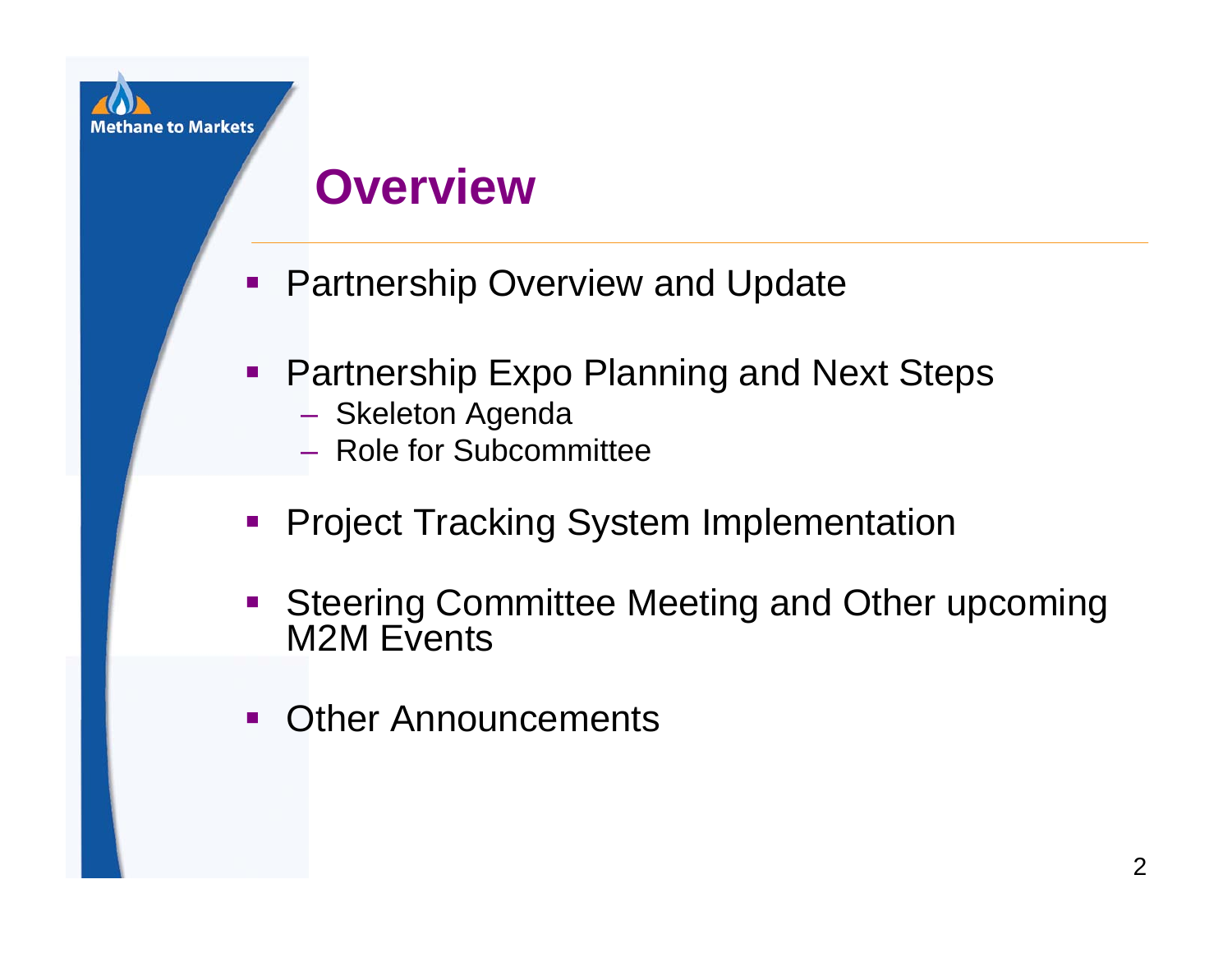

п

#### **Methane to Markets Partnership Overview**

 Advances recovery and use of methane as a valuable clean energy source Encourages development of *cost-effective* methane recovery and use opportunities in

- **coal mines**
- **landfills**
- **oil and gas systems and**
- **agriculture (manure waste management)**
- П Private companies, multilateral development banks and other relevant organizations participate by joining the *Project Network* – *over 350 organizations now participating*
- П 18 Partner Countries**Italy Japan KoreaMexicoNigeria RussiaUkraineUnited Kingdom United StatesArgentina AustraliaBrazilCanadaColombiaChinaEcuadorGermany India**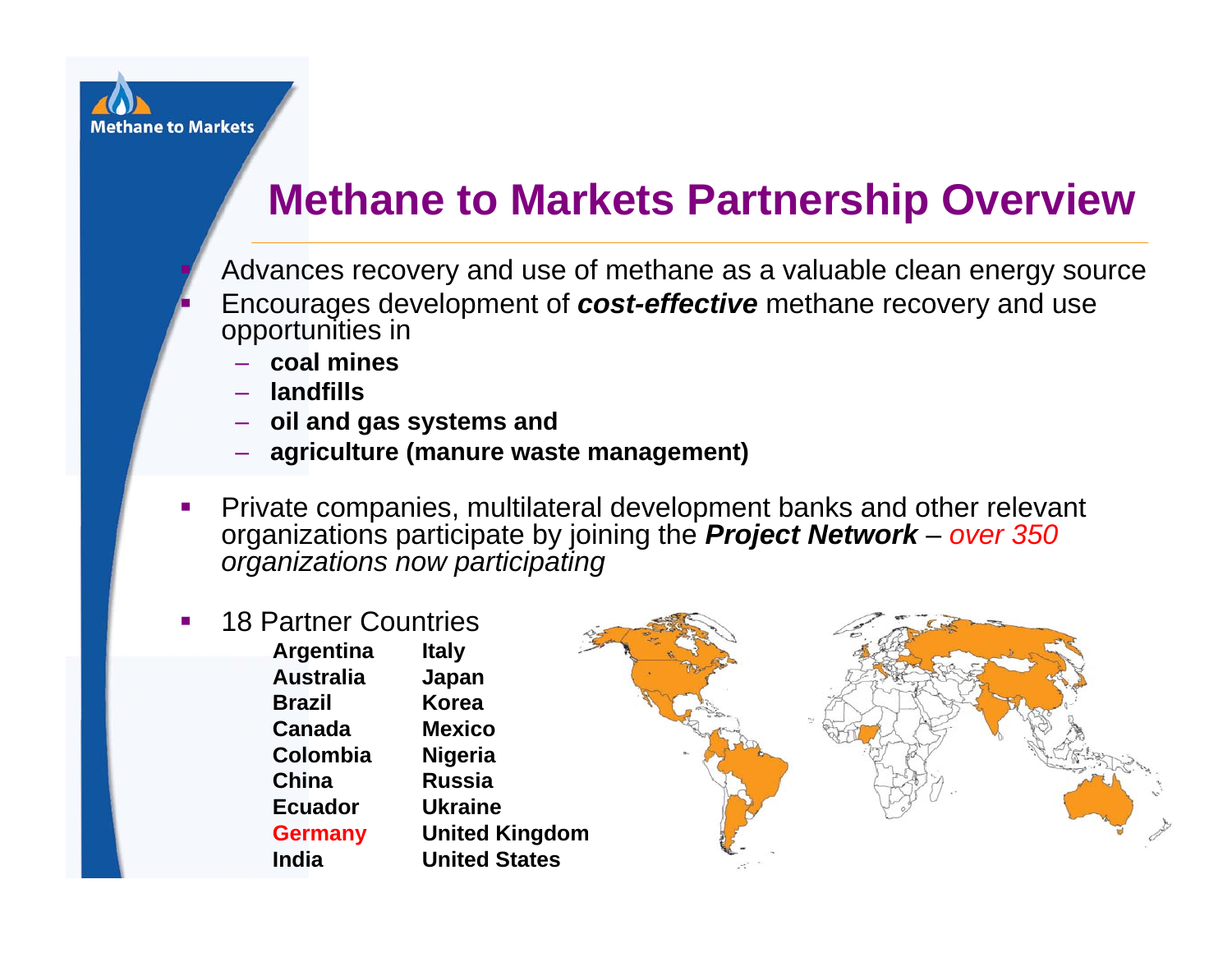

#### *Partnership Expo: A Forum for Projects, Technology, Financing, and Policy*

#### e<br>S Event Goals

- Showcase specific CMM projects for investors to consider
- Showcase methane capture and use technologies and services
- Dialogue on the key technical, policy, financing, and regulatory issues related to project development in each sector
- Showcase accomplishments under M2M
- China World Hotel, Beijing, China Oct 29 Nov 1
	- Expo Website in Development:
		- **www.methanetomarkets.org/expo**
- **Next Steps** 
	- Expo Taskforce and ASG developing outreach materials including brochure, powerpoint/marketing template presentation
	- Sponsorship Drive January, 2007
	- $-$  Additional info on Expo Website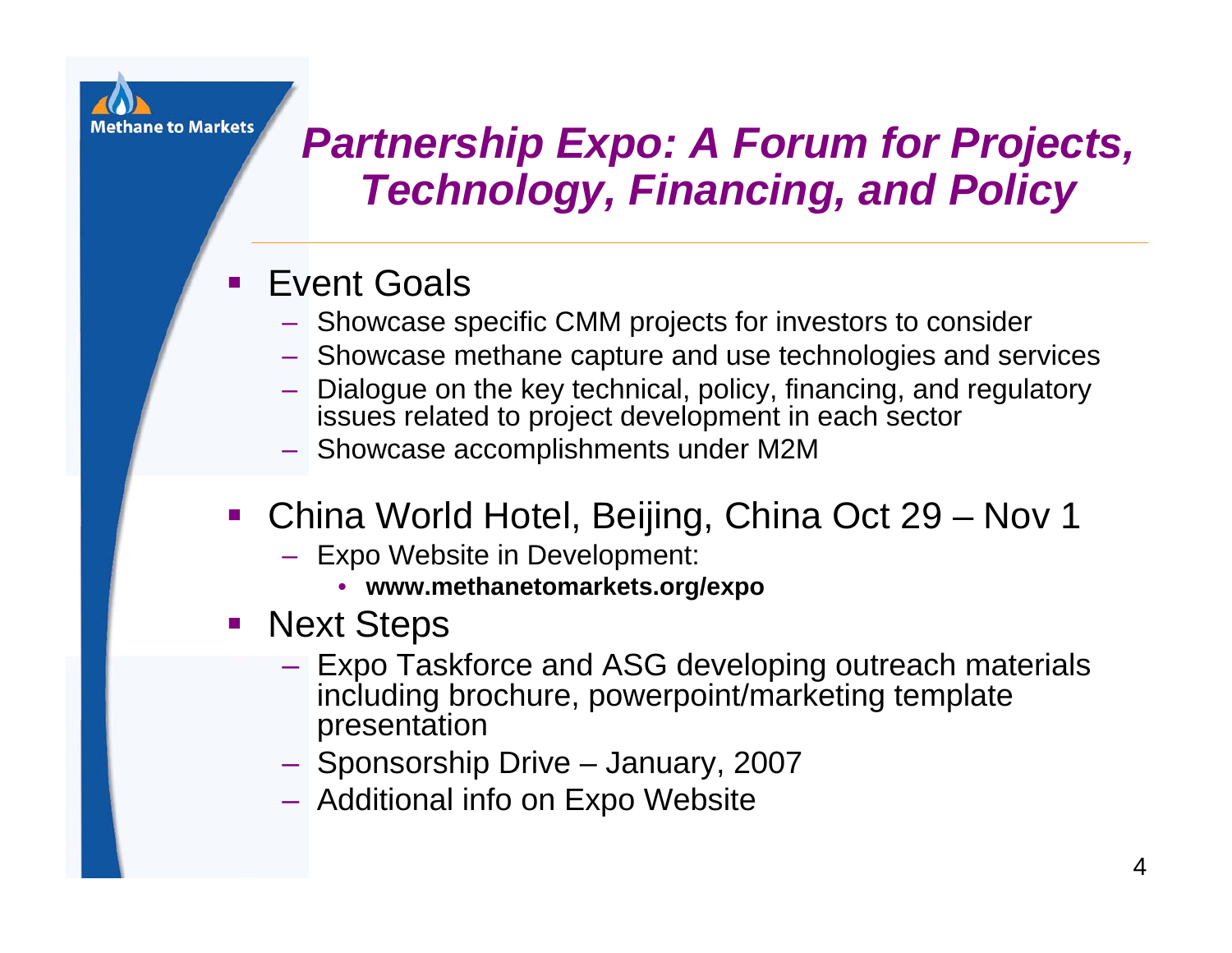

## **Partnership Expo Skeleton Agenda – DRAFT**

#### п Day 1

- Morning : Training Workshops / Booth Set Up
- Afternoon: Opening Plenary (High level policy makers give country statements accomplishments etc…) – potential press announcement etc…
- Evening: Opening Ceremony of Exhibit Hall by high level country representatives and press announcements by PN members
- $\blacksquare$ Day 2
	- Morning Plenary –Cross Cutting Issues
		- •Finance
		- •Other?
	- Afternoon: Begin Sector Specific Policy and Technical Sessions
	- –Steering Committee meets concurrently
- $\mathcal{L}_{\mathcal{A}}$ Day 3
	- All day: Sector Specific Policy and Technical Session
- $\mathcal{L}_{\mathcal{A}}$  Day 4
	- Morning: Closely Plenary
		- •Report out from Sector Sessions
		- Report out from Steering Committee on Key Decisions and Charge to **Subcommittees**
	- Morning Early Afternoon: Working Meetings of Subcommittees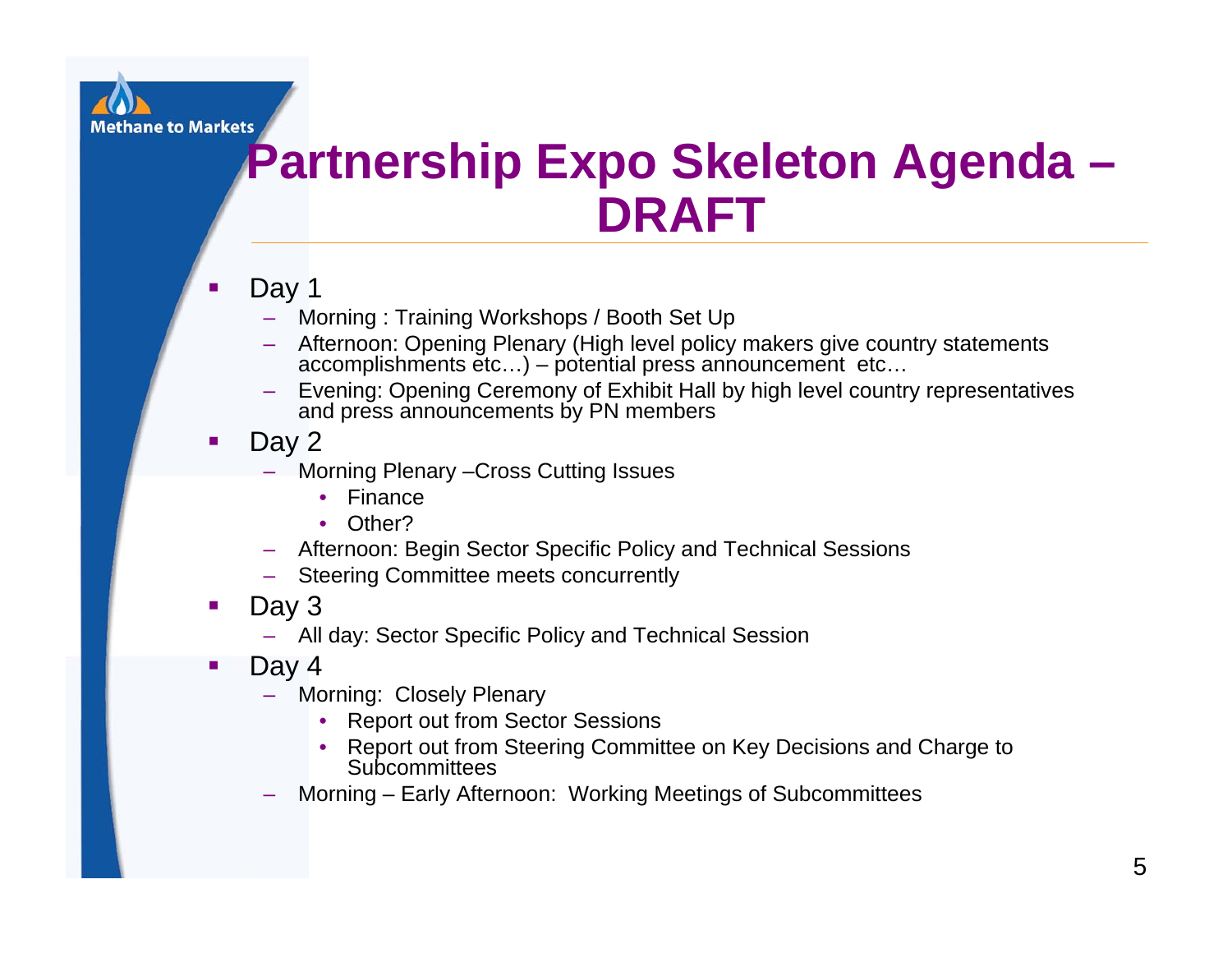

# **Expo Organization - DRAFT**

- Ξ Each country to receive 1 complementary booth to be utilized as you wish e.g.
	- Highlight project opportunities
	- Technologies
	- Accomplishments
- П Large areas dedicated to Landfill, Coal and perhaps Oil and Gas Project Opportunities (will there be Agriculture projects to showcase?)
	- High quality project opportunities can be highlighted between sessions
	- Site managers / project developers can be encouraged to attend and promote their project to financers etc..
- Г Sponsorship fees calibrated to cover some attendees free of charge
	- Developing country reps
	- Project site managers and others with limited resources for travel
	- Subcommittees will have input on which attendees will be sponsored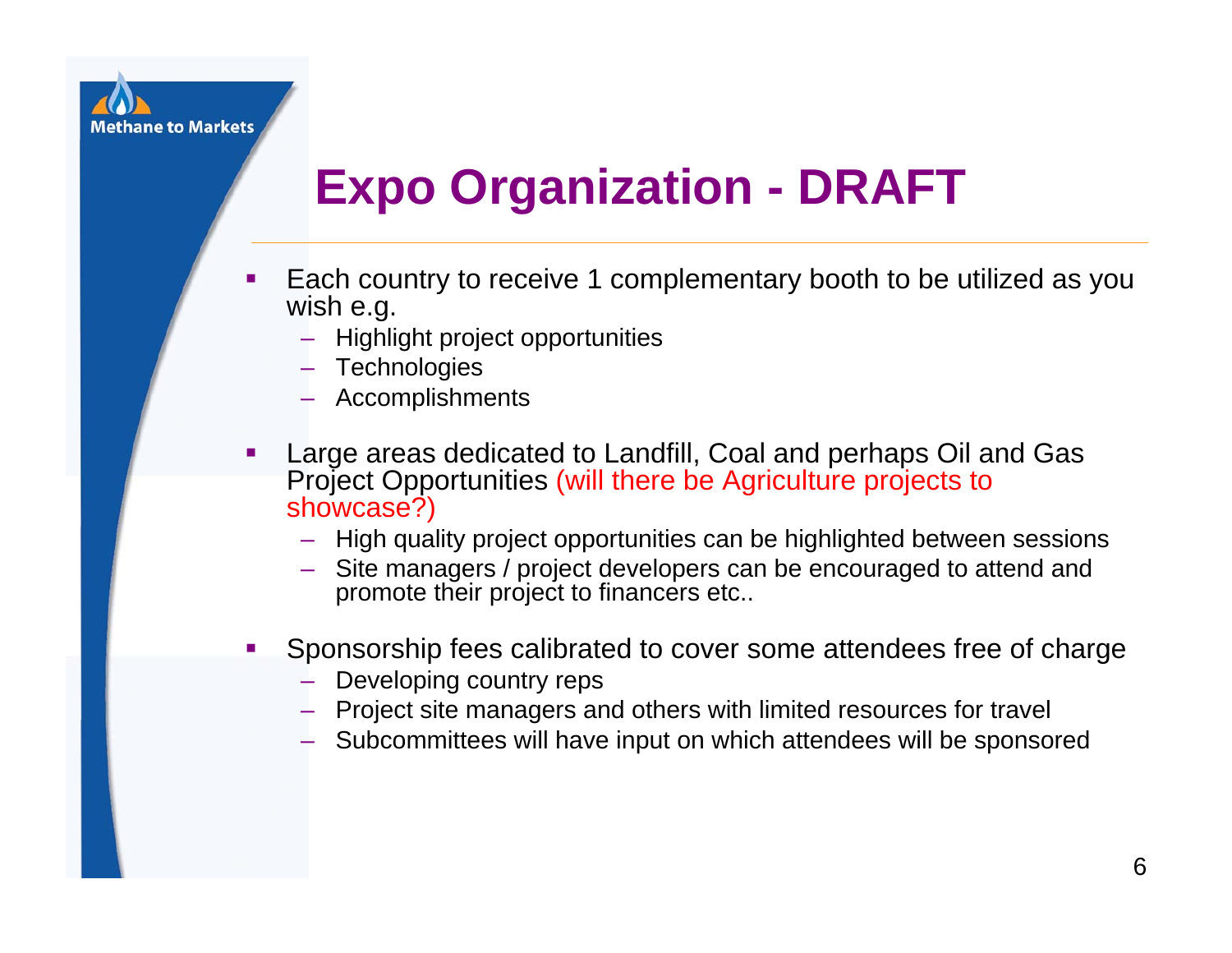

#### **Partnership Expo: Charge to Subcommittees**

- **Actively identify, solicit, and promote projects to feature at the Expo**
- **Utilize on-line submission form/ database for projects to be featured at the Expo and Develop Guidance for Project Submissions to Expo to ensure high quality projects** 
	- **Coal Subcommittee has developed template for additional information on Project Submissions (see packets)**
	- **ASG will incorporate into Tracking System**
	- *Is there a need to do a similar template for Ag projects?*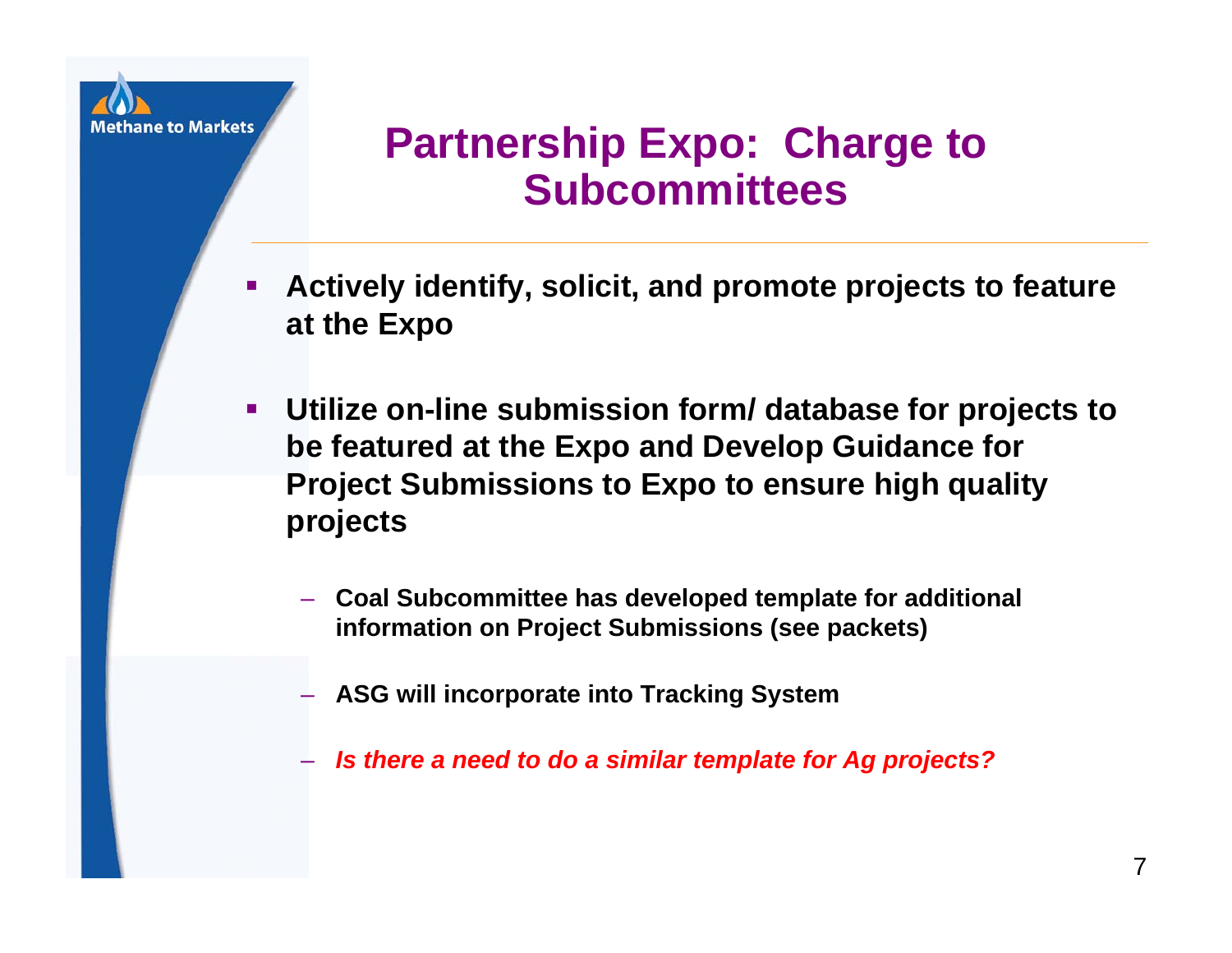

#### **Next Steps for the Subcommittee**

- **Continue Landfill Subcommittee Participation in** Expo Taskforce
	- Suggest cross cutting elements for plenary / training sessions
- Develop Sector Specific Conference Track ~1.5 days
- **Market the Expo to Ag Sector Technology** Providers, Project developers etc… and encourage sponsorship
- $\mathcal{L}_{\mathcal{A}}$  Develop project opportunities to showcase for each country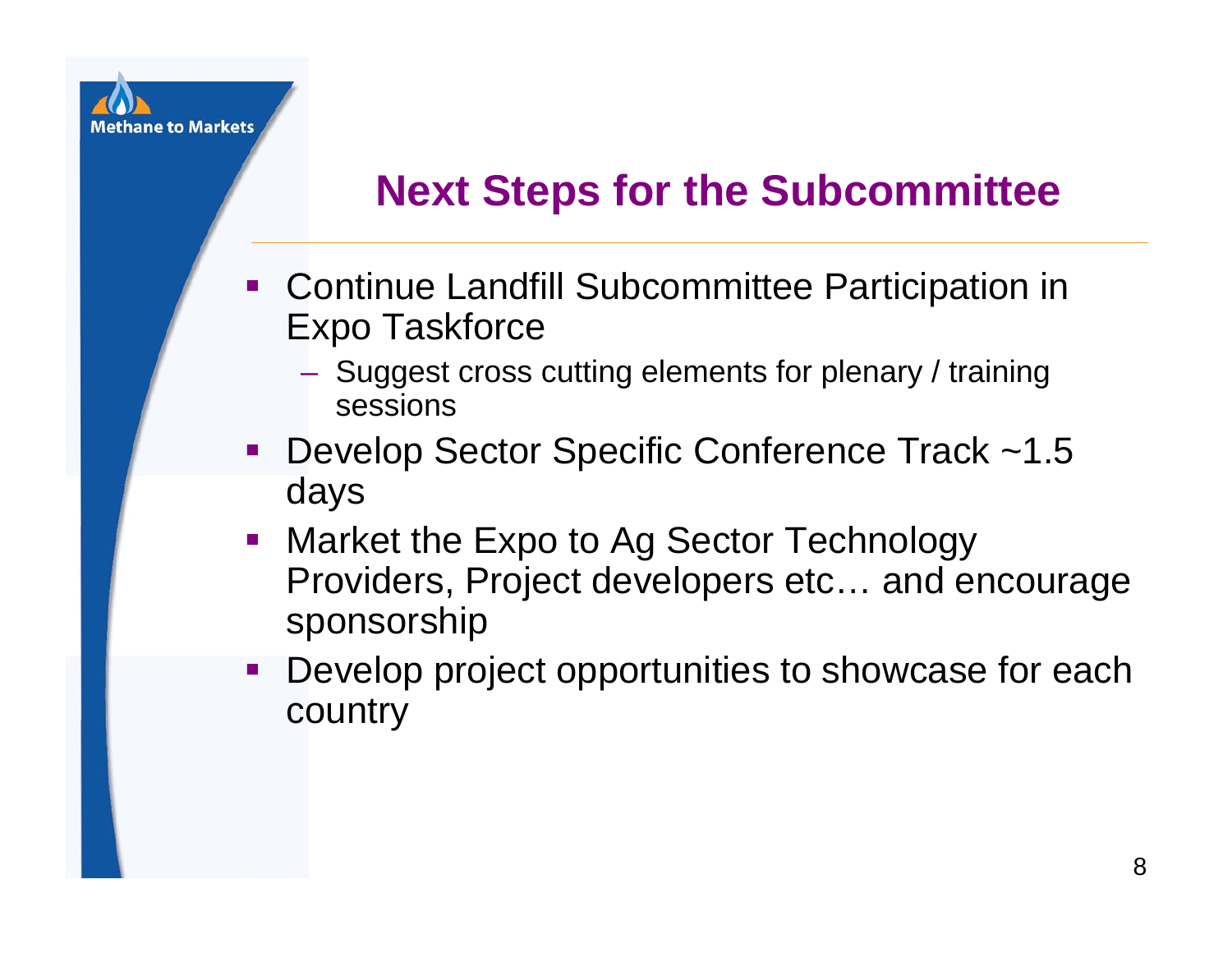# **On-Line Tracking System**

- Ξ Goals
	- Project Ideas matching with developers
	- Tracking Ongoing Methane to Markets Activities
	- *Tracking projects and activities to highlight in the Project Expo 2007*
- Г Updated Word form for inputting project ideas available at [www.methanetomarkets.org/projects/submit-ideas.htm](http://www.methanetomarkets.org/projects/submit-ideas.htm)
	- Hardcopies available here
- Г Fully functional online system to be launched prior to December Steering Committee meeting
	- Plan to implement with training sessions via webcasts
	- ASG to conduct outreach on how and why to use the system
	- Encourage countries and PN members to include all methane project related activities
	- Will allow us to track the impact of the Partnership on project development, capacity building etc…
	- Will enable a comprehensive review of Partnership progress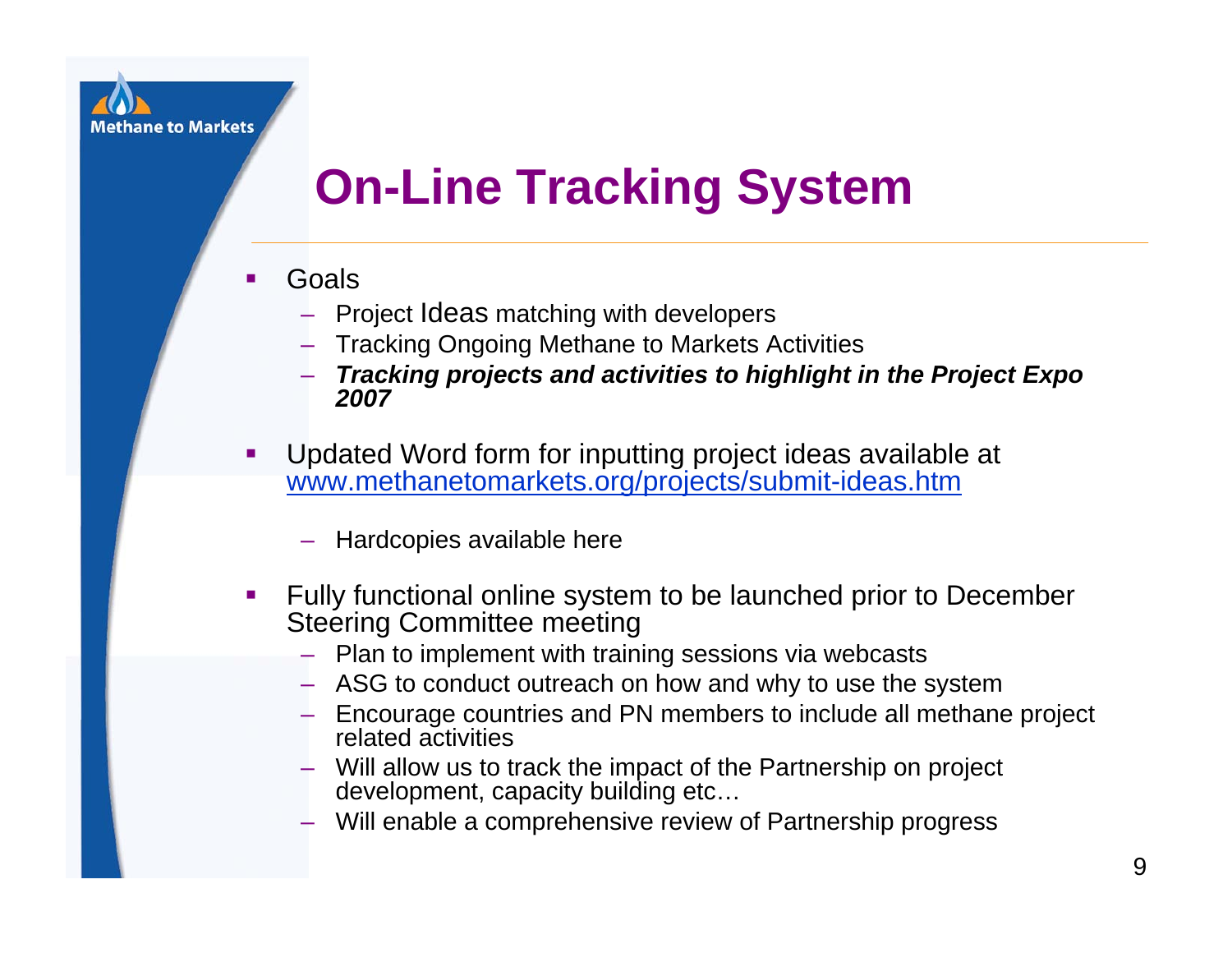

#### **M2M Steering Committee Meeting – Dec 15, Rome, Italy - Agenda**

- $\mathcal{L}_{\mathcal{A}}$  Rules for accepting New Members to the Steering **Committee**
- Updates on Partnership Expo Planning and Recommendations
	- Discussion on whether Expo should be Ministerial-level meeting
- Tracking system and reporting on progress
	- Methane to Markets accomplishments report in 2007
	- Utilize tracking system inputs ASG to develop
- **Progress reports from Subcommittee Co-Chairs** 
	- Overview of Action Plan and Progress
	- Progress on planning Partnership Expo including any obstacles identified
	- Suggested topics for cross cutting issues at Partnership Expo
	- Anticipated marketing and outreach efforts to coal community.
	- Dates and location of next agriculture subcommittee meeting – April or May 2007 (to plan for Expo)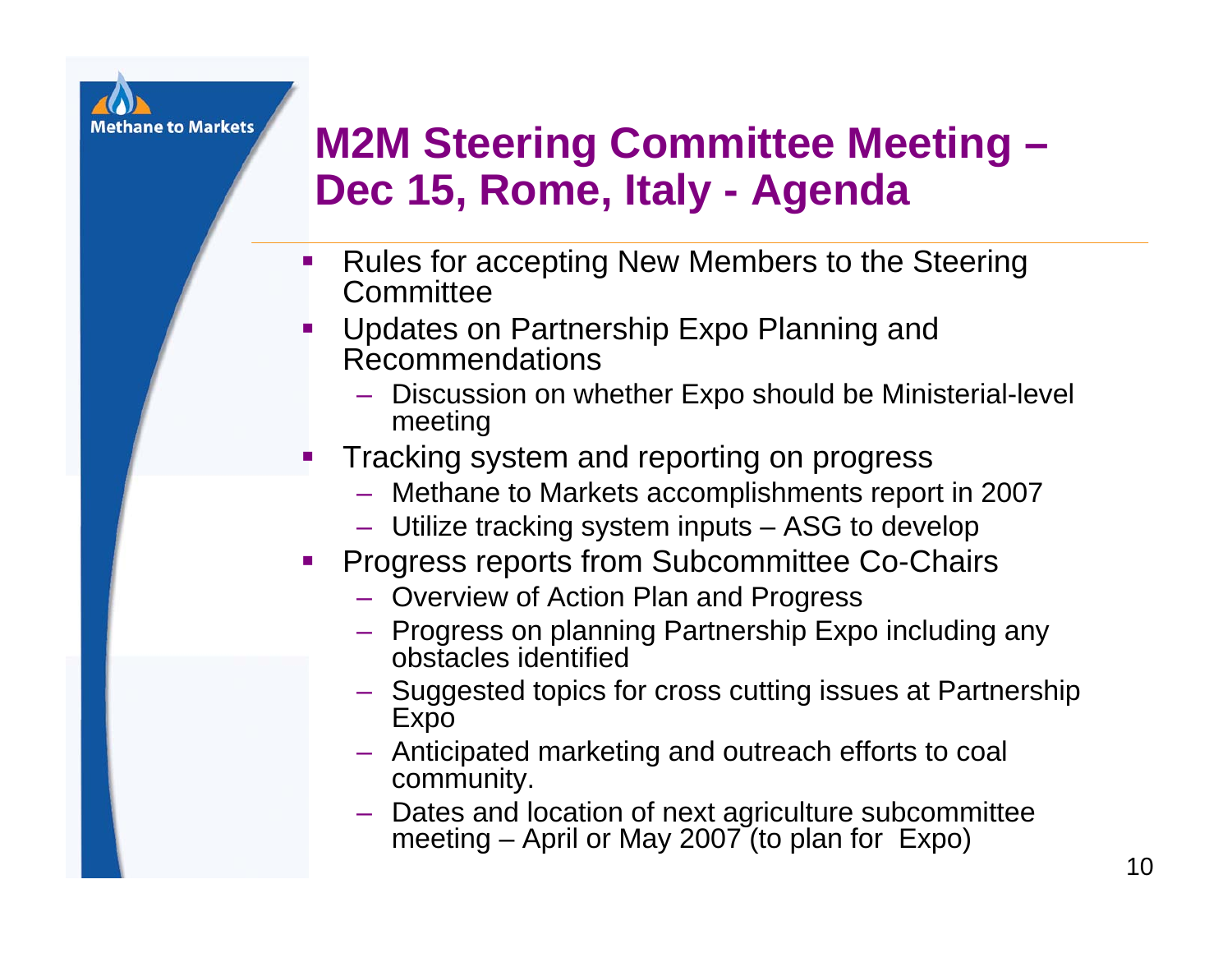

### **U.S EPA Grant Solicitation**

- U.S. EPA Grant for M2M Projects for up to \$2.5 M over 3 years (Governments and Non-profits eligible)
	- $-$  Request for proposals issued for project funding in FY07  $\,$
	- $-$  Deadline for proposals January 3 $^{\rm rd}$ , 2007
	- All information available on USEPA Methane to Markets site: www.epa.gov/methanetomarkets/grants.htm
	- If interested in submitting a landfill proposal talk with Kurt Roos prior to submitting, to discuss project idea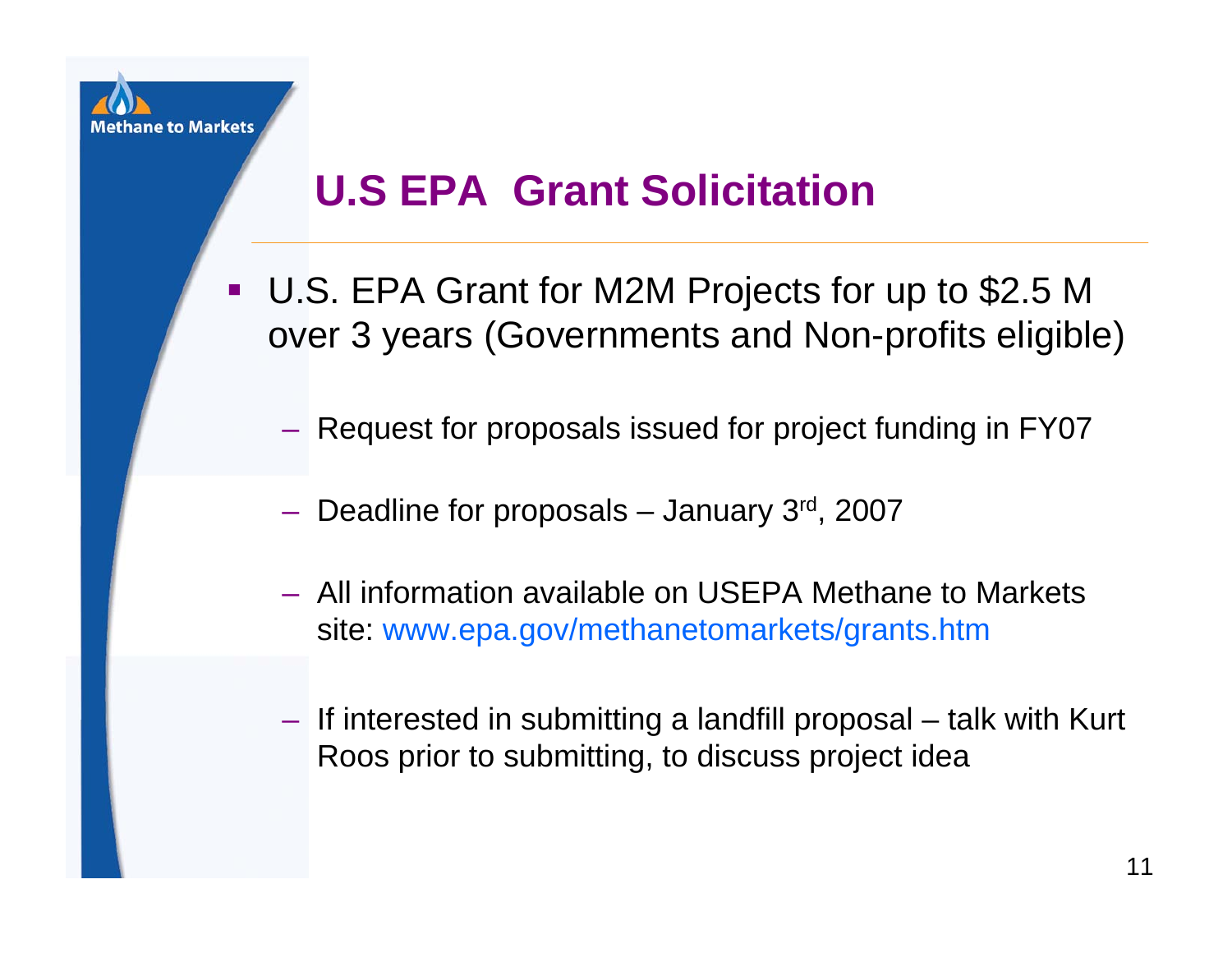

#### **Other Announcements**

- **Service Service**  US Accomplishments report now available in hardcopy or via [www.epa.gov/methanetomarkets](http://www.epa.gov/methanetomarkets)
	- Copies available here
- **Translated outreach materials available on website** 
	- Russian, Spanish, Chinese
	- $-$  High resolution pdf files also available
	- We have disks with all outreach materials here
- **We are working on next edition of Methane** International
	- Input requested from Partners and PN members by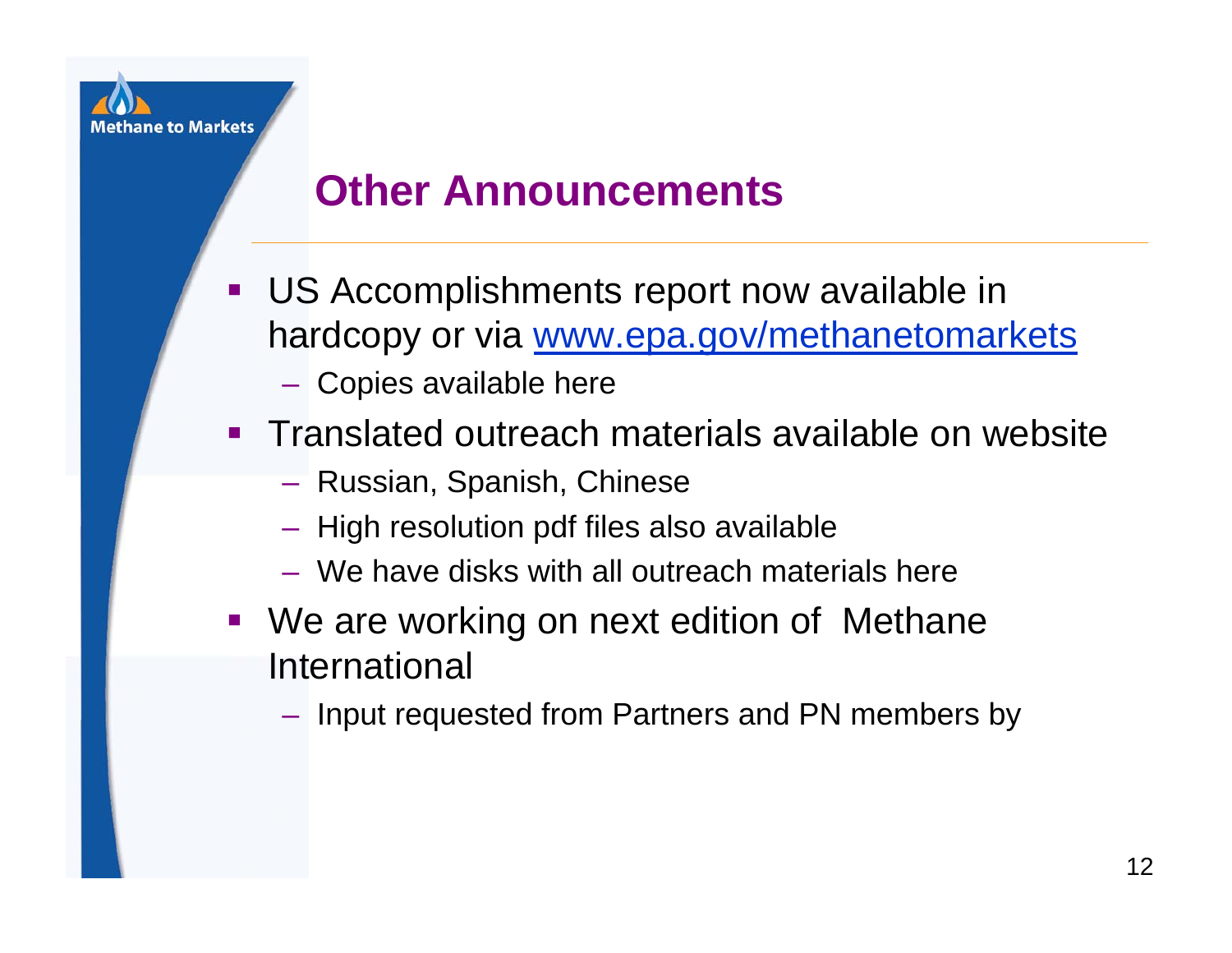

# **More Efficient ASG Structure**

- 2 EPA Staff Leading Efforts
	- Mr. Henry Ferland: Landfill and Oil and Gas **Subcommittees**
	- Ms. Erin Birgfeld: Coal and Agriculture Subcommittees
	- Shared responsibility for Steering Committee and Project Expo Planning
- **ERG Consulting Providing Dedicated Staff to Each Subcommittee** 
	- Agriculture Representative is Ms. Abby Gwaltney